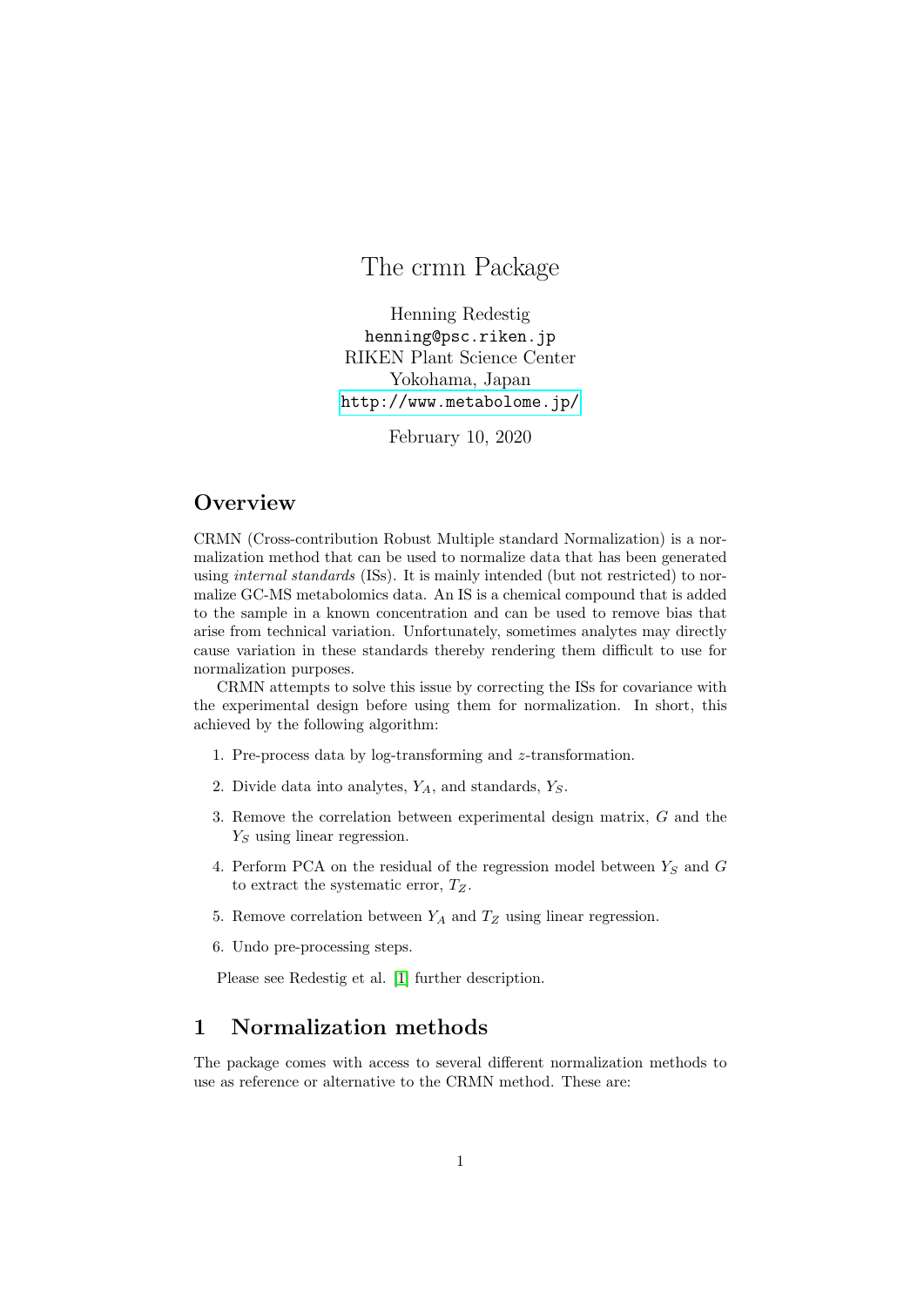- NOMIS The method proposed by Sysi-Aho et al. [\[2\]](#page-7-1). Note that this implementation was not done by the authors of the NOMIS method and any errors should be blamed on author of this package.
- One Divide each analyte by the abundance estimate of a single user-defined IS. Also known as Single.
- RI Divide each analyte by the abundance estimate of the IS that is closest in terms of its retention index.
- totL2 Does not use internal standards, normalization is done by ensuring that the square sum of each sample is the same.
- Median/Avg Does not use internal standards, normalization is done by ensuring that the median/average of each sample equals one.

## 2 Getting started

Installing the package: For Windows, start R and select the Packages menu, then Install package from local zip file. Find and highlight the location of the zip file and click on open.

For Linux/Unix, use the usual command R CMD INSTALL or use the command install.packages from within an R session.

Loading the package: To load the crmn package in your R session, type library(crmn):

```
> library(crmn)
> help(package="crmn")
```
Help files: Detailed information on crmn package functions can be obtained from the help files. For example, to get a description of the normalization function normalize type help("normalize").

Sample data: A sample data set is included under the name mix. This data has 46 analytes of which 11 are internal standards. There are 42 samples containing known compositions of the measured analytes (see Redestig et al. (Unpublished)). The samples were measured in three different batches as indicated in the phenotypical data.

### 3 Examples

#### 3.1 Input data

There are two slightly different flavors for how the data can be provided to the normalization functions. One way is to use the ExpressionSet object type as defined by the Biobase package. This is convenient because object type holds both information about the samples (columns) and the analytes (rows) of the data matrix and gives programmatically useful ways to access the different types of data. To use this way you must first format your data to such an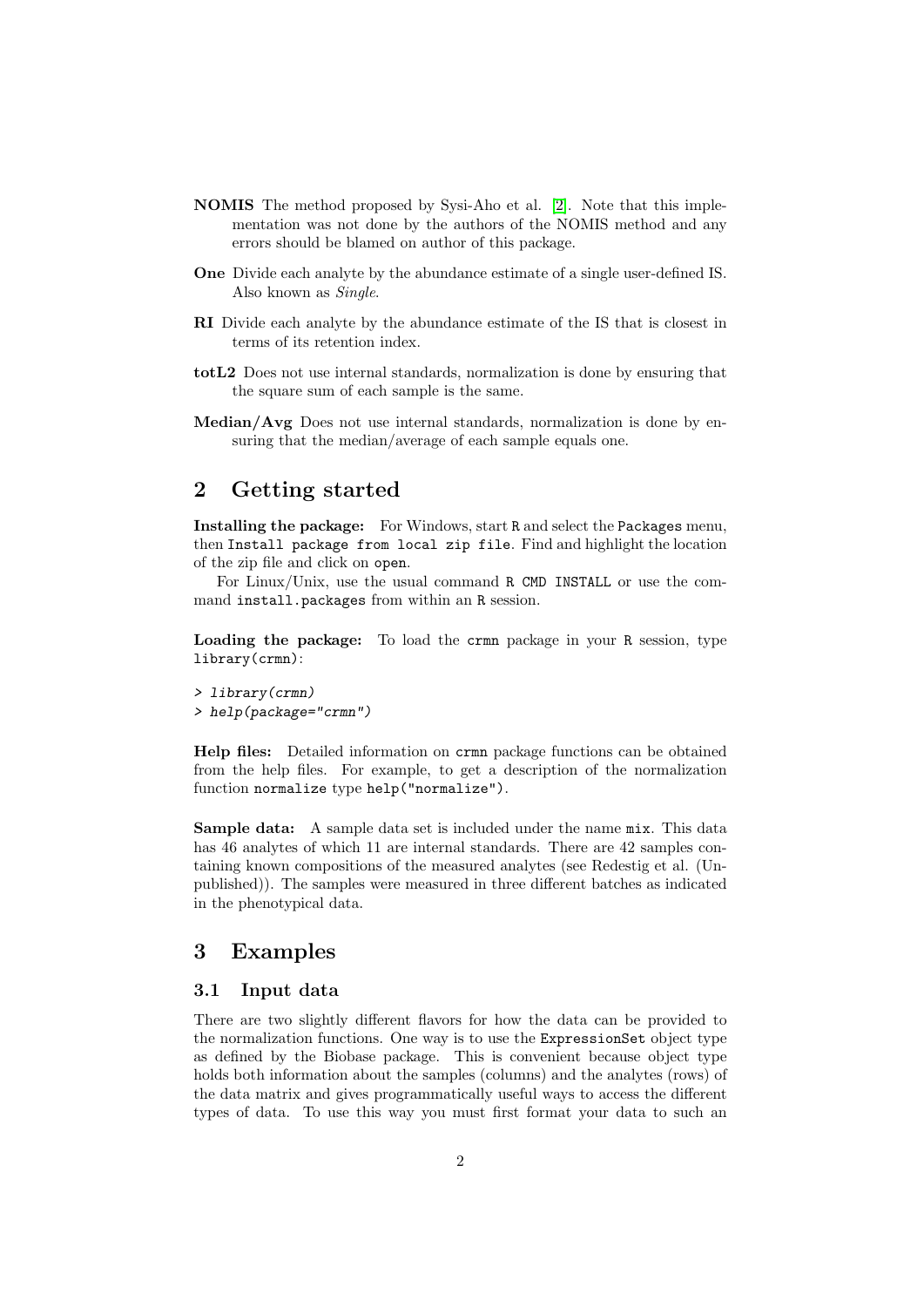object, please read the documentation from Biobase on how to do this. The ExpressionSet-object must contain information about which features are the internal standards coded by a tag (or another column name but then you have to specify the "where" argument to analytes and standards) component which should be equal "IS" (or something else which you have to specify via the what argument) for the standards. To use the RI method the feature data must also contain the retention index of each analyte. See the dataset mix for an example.

Alternatively you can provide the data as a simple matrix (as for example read by the read.table function). In that case you must make sure to always pass the extra argument standards which is a logical vector indicating which rows are the internal standards. You must also specify the design matrix to the experiment yourself. This is of course an option when using an ExpressionSet as well.

#### 3.2 Normalization of a ExpressionSet

```
> data(mix)
> head(fData(mix))[,1:4]
    mark tag synonym RI
15 Marked I Glycolic acid (2TMS) 1066.5
18 Marked I Alanine, DL- (2TMS) 1097.3
47 Marked I Nicotinic acid (1TMS) 1298.5
51 Marked I Fumaric acid (2TMS) 1340.6
52 Marked I Serine, DL- (3TMS) 1348.3
56 Marked I Threonine, DL- (3TMS) 1373.1
> head(pData(mix))
          type experiment runorder
STDs_1_2_1 STDs_1 uv 3
STDs_1_2_2 STDs_1 uv 3
STDs_1_2_3 STDs_1 uv 3
STDs<sub>_1_3_1</sub> STDs_1 uv 3
STDs_1_3_2 STDs_1 uv 3
STDs_1_3_3 STDs_1 uv 3
```
Division of the dataset should now be possible as following.

```
> Ys <- standards(mix)
> Ya <- analytes(mix)
> dim(Y_S)Features Samples
     11 42
> dim(Ya)
Features Samples
     35 42
```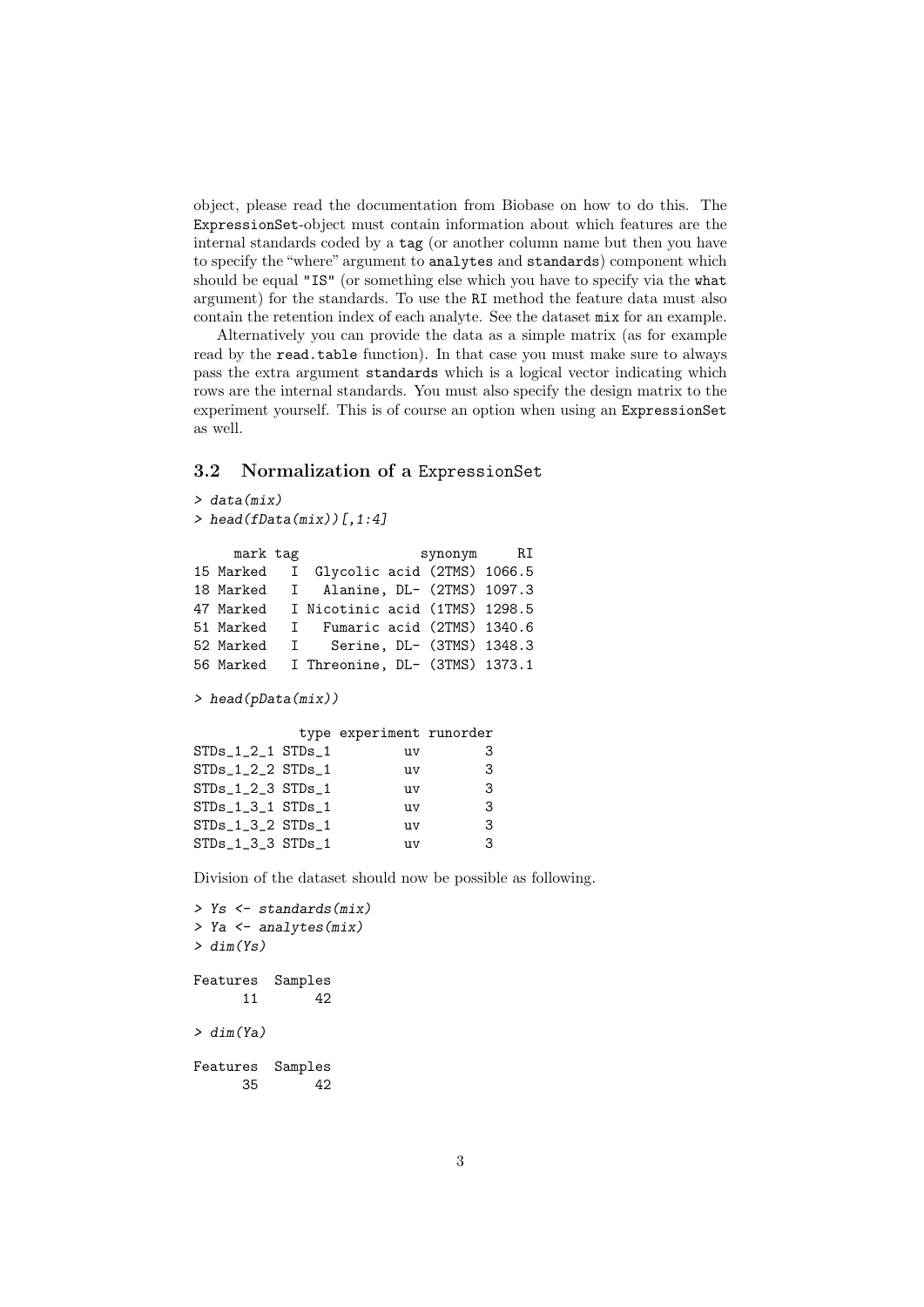These two functions must work as they should for your data too (if you want to the the ExpressionSet interface, otherwise see Section ??) so make sure that they do.

To proceed with normalization we first fit a normalization model. The complexity, number of principal components, is decided by the cross-validation functionality of the pcaMethods package. To use CRMN we also need access to the experimental design. This can be done automatically by specifying the relevant factors in the pData object of the data or by directly providing a design matrix. I.e:

```
> nfit <- normFit(mix, "crmn", factor="type", ncomp=2)
```
Is the same as doing:

```
> G <- model.matrix(~-1+mix$type)
> nfit <- normFit(mix, "crmn", factor=G, ncomp=2)
```
We proceed by not specifying the complexity but letting the cross-validation take care of this step.

```
> nfit <- normFit(mix, "crmn", factor="type")
> #complexty (number of PC's):
> sFit(nfit)$ncomp
PC 1
   1
```
The variance that CRMN identified as systematic error can be visualized using slplot, see Figure [1.](#page-3-0)

#### > slplot(sFit(nfit)\$fit\$pc, scol=as.integer(mix\$runorder))



<span id="page-3-0"></span>Figure 1: PCA of the systematic error  $T_Z$ . Colors correspond to the known batches.

The output from normFit is an object of class nFit and has a simple plot and print/show function which can give basic statistics about the normalization model, see Figure [2](#page-4-0)

To normalize the data we predict the training data. Note that we could also have held some samples out from the training to obtain sample-independent normalization (potentially useful for quality control purposes).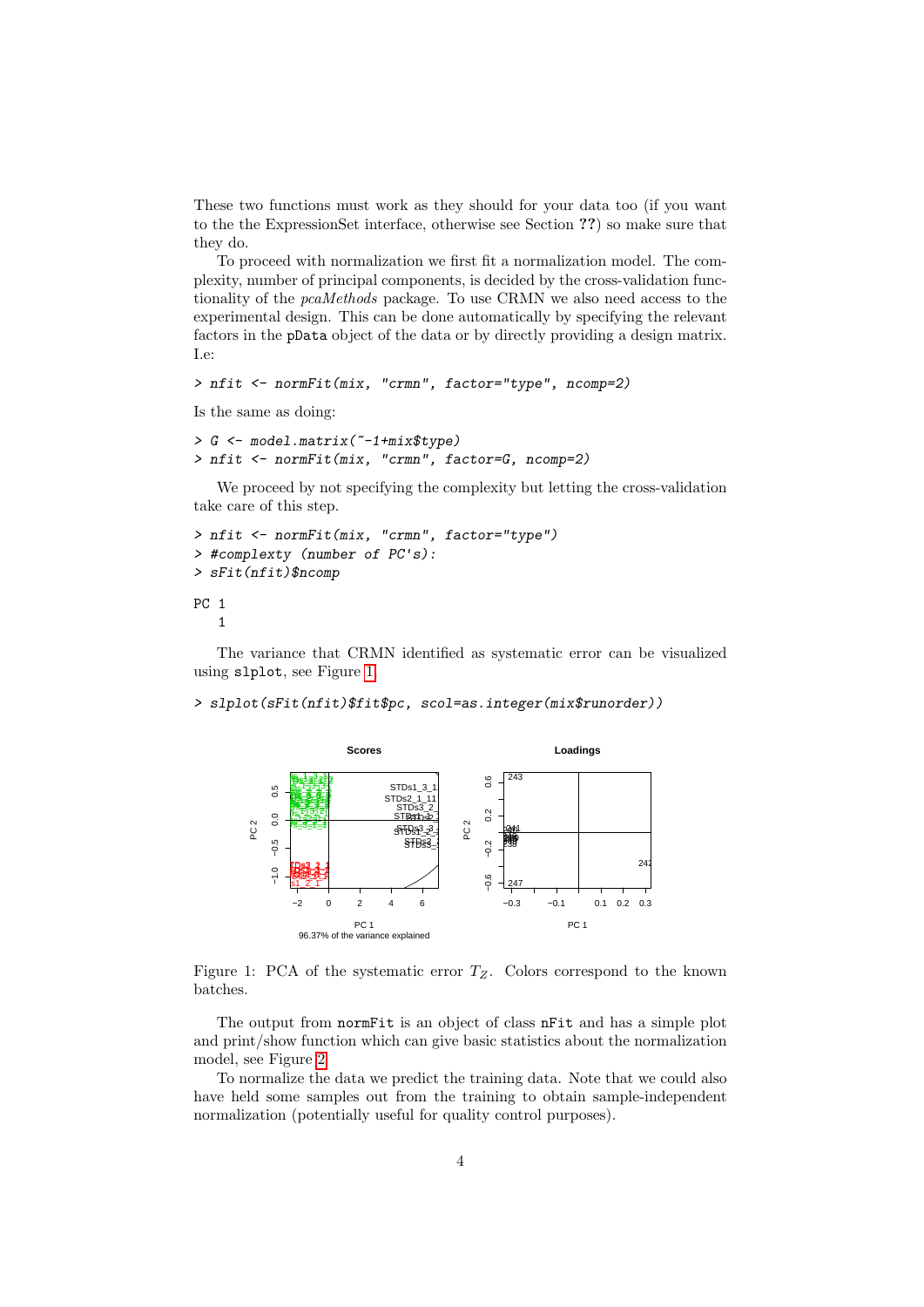crmn normalization model ======================== Effect of experiment design on standards: ----------------------------------------- Analysis of Variance Table Df Pillai approx F num Df den Df Pr(>F) I(X) 3 1.1339 1.7123 33 93 0.02344 \* Residuals 39 --- Signif. codes: 0 âĂŸ\*\*\*âĂŹ 0.001 âĂŸ\*\*âĂŹ 0.01 âĂŸ\*âĂŹ 0.05 âĂŸ.âĂŹ 0.1 âĂŸ âĂŹ 1 Captured Tz: ------------- svd calculated PCA Importance of component(s): PC1 PC2 PC3 PC4 PC5 PC6 PC7 PC8 R2 0.934 0.02973 0.01409 0.00784 0.00732 0.00344 0.00171 0.0010 Cumulative R2 0.934 0.96369 0.97778 0.98562 0.99294 0.99638 0.99809 0.9991 PC9 PC10 R2 0.00053 0.0003 Cumulative R2 0.99962 0.9999 PC1 PC2 PC3 PC4 PC5 PC6 PC7 PC8 R2 0.93396 0.02973 0.01409 0.00784 0.00732 0.00344 0.00171 0.00100 Cumulative R2 0.93396 0.96369 0.97778 0.98562 0.99294 0.99638 0.99809 0.99909 PC9 PC10 R2 0.00053 0.00030 Cumulative R2 0.99962 0.99992 R2 from Tz to analytes: ----------------------- [1] 0.6472936 > plot(nfit) PC 1 PC 2 PC 3 PC 4 PC 5 PC 6 PC 7 PC 8 Tz optimization 0.0 0.2 0.4 0.6 0.8 1.0  $R^2$ Q2 ● −2 0 2 4 6 −1.0 −0.5 0.0 0.5  $T_{21}$ Tz2  $\mathbf{e}^{\mathbf{c}}$ −0.3 −0.2 −0.1 0.0 0.1 0.2 0.3 −0.6 −0.4 −0.2 0.0 0.2 0.4 0.6  $P_x$ Pz2

<span id="page-4-0"></span>Figure 2: Basic plot function.

> normed.crmn <- normPred(nfit, mix, factor="type")

> nfit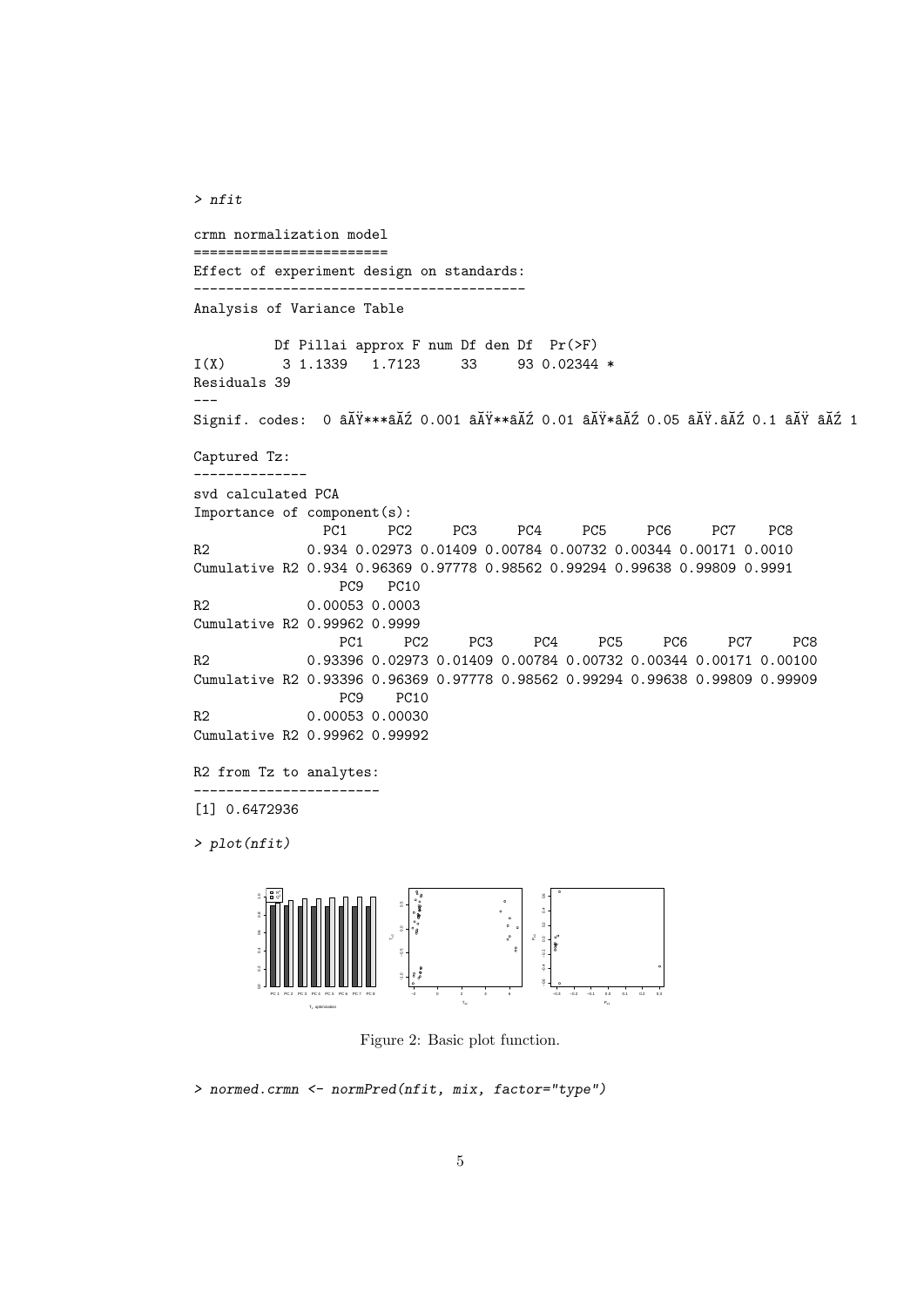We can compare the result with other methods. Now we do this using the wrapper function normalize that combines normFit and normPred. See sideby-side PCA score plots of CRMN normalized data versus One and NOMIS normalized data in Figure [3.](#page-5-0)

```
> normed.one <- normalize(mix, "one", one="Hexadecanoate_13C4")
> normed.nomis <- normalize(mix, "nomis")
> pca.crmn <- pca(scale(log(t(exprs(normed.crmn)))))
> pca.one <- pca(scale(log(t(exprs(normed.one)))))
> pca.nomis <- pca(scale(log(t(exprs(normed.nomis)))))
> par(mfrow=c(1,3))> plot(scores(pca.one), col=as.integer(mix$type),
      pch=as.integer(mix$runorder),
      main="Single IS")
```

```
> plot(scores(pca.nomis), col=as.integer(mix$type),
```

```
pch=as.integer(mix$runorder),
```
 $main="NOMIS")$ 

```
> plot(scores(pca.crmn), col=as.integer(mix$type),
```

```
+ pch=as.integer(mix$runorder),
```

```
+ main="CRMN")
```
>



<span id="page-5-0"></span>Figure 3: PCA of the mix using three different normalizations. Colors indicate the true concentration groups and plot character indicate the different batches (unwanted effect).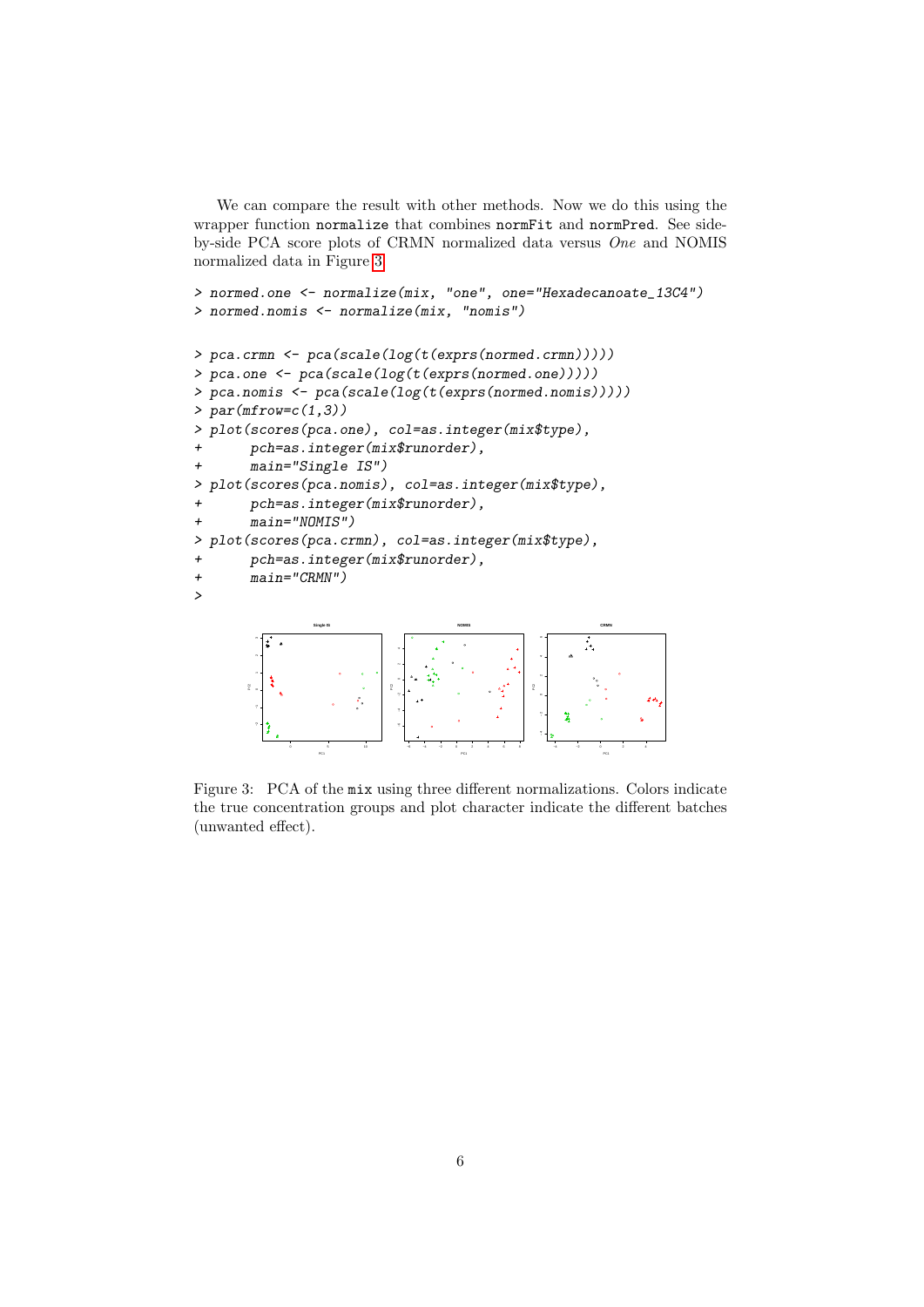#### 3.3 Normalization of a matrix

First we construct the required input parameters. This would of course normally be done by using read.table to read data as obtained by programs such as TargetSearch, HDA, metAlign etc.

> Y <- exprs(mix) > replicates <- factor(mix\$type) > G <- model.matrix(~-1+replicates) > isIS <- fData(mix)\$tag == 'IS'

Division of the dataset should now be possible as following (results hidden).

```
> standards(Y, isIS)
> analytes(Y, isIS)
```
The main business is the same as when normalizing an ExpressionSet except that we now have to remember to pass the vector speciying the standards.

```
> nfit <- normFit(Y, "crmn", factors=G, ncomp=2, standards=isIS)
```
To normalize the data predict the training data.

```
> normed.crmn <- normPred(nfit, Y, factors=G, standards=isIS, ncomp=2)
```
and this could also have been done directly by:

```
> normed.crmn <- normalize(Y, "crmn", factors=G, standards=isIS, ncomp=2)
```